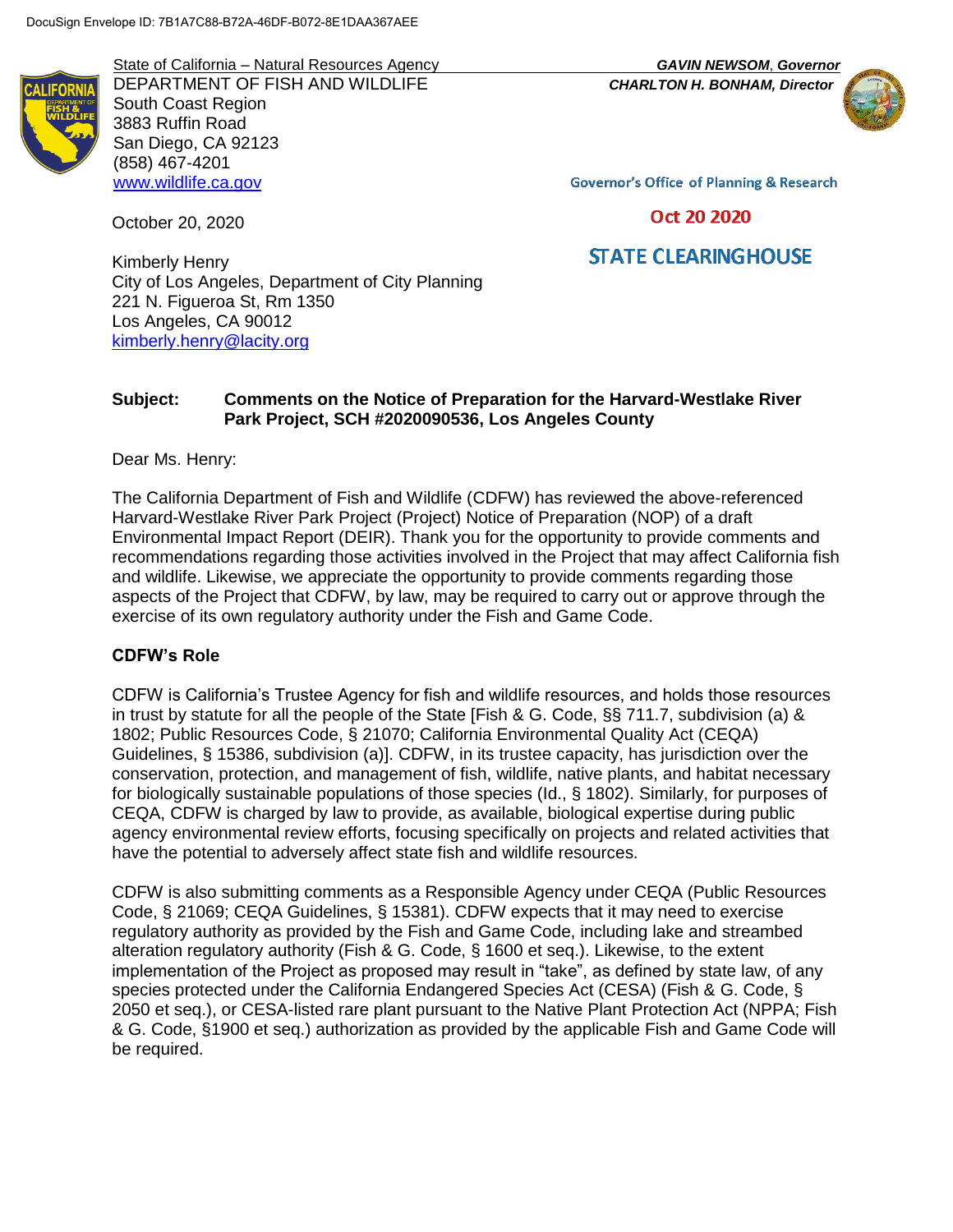Kimberly Henry City of Los Angeles, Department of City Planning Page 2 of 10 October 20, 2020

### **Project Description and Summary**

**Objective:** The City of Los Angeles (City) proposes to redevelop an existing golf course and tennis facility on a 17.2-acre site as an athletic and recreational facility for the Harvard-Westlake School and for shared public use. The Project would remove an existing facilities in order to develop two athletic fields with bleacher seating, ancillary field buildings, an 80,249-square-foot multi-purpose gymnasium, a swimming pool with seating, pool house, eight tennis courts with seating, one level of below-grade parking, and a surface parking lot. The Project would include a 1-million-gallon stormwater capture and reuse system. The Project would also provide approximately 5.4 acres of publicly accessible open space and landscaped trails. Project development would require excavation and grading to a maximum depth of approximately 21 feet below grade and a net cut/fill volume of approximately 250,000 cubic yards. During Project activities, 240 of the existing 421 trees would be removed and 350 new trees planted.

**Location:** The Project site is located in the Studio City neighborhood of the City of Los Angeles. The site is bounded on the north by Valley Spring Lane, on the east by Whitsett Avenue, on the south by the Los Angeles River, and on the west by Bellaire Avenue. The is currently used as the Weddington Golf and Tennis Club.

## **COMMENTS AND RECOMMENDATIONS**

CDFW offers the comments and recommendations below to assist the City of Los Angeles (City; Lead Agency) in adequately identifying, avoiding, and/or mitigating the Project's significant, or potentially significant, direct, and indirect impacts on fish and wildlife (biological) resources. CDFW recommends the measures or revisions below be included in a science-based monitoring program that contains adaptive management strategies as part of the Project's CEQA mitigation, monitoring and reporting program (Public Resources Code, § 21081.6 and CEQA Guidelines, § 15097).

### **Specific Comments**

- 1) Tree Replacement. Page 28 of the Initial Study (IS) states that, "[a]s part of the Project, 240 trees would be removed". In urban environments such as this Project site, small pockets of green space and trees are vital habitat to local wildlife. Habitat loss is one of the leading causes of native biodiversity loss.
	- a) CDFW recommends conducting vegetation surveys for the entirety of the Project site (see General Comment 3 below). Page 67 of the IS indicates that, "[a] Tree Report is being prepared for the Project that will identify the number and types of trees located on the Project site." With an appropriate inventory of on-site trees, specific and appropriate recommendations for replacement trees and sensitive vegetation can be made.
	- b) To compensate for any loss of trees, CDFW recommends replacing all non-native trees removed as a result of the proposed work activities with at least a 1:1 ratio with native trees. CDFW recommends replacing native trees with at least a 3:1 ratio with a combination of native trees and/or appropriate understory and lower canopy plantings.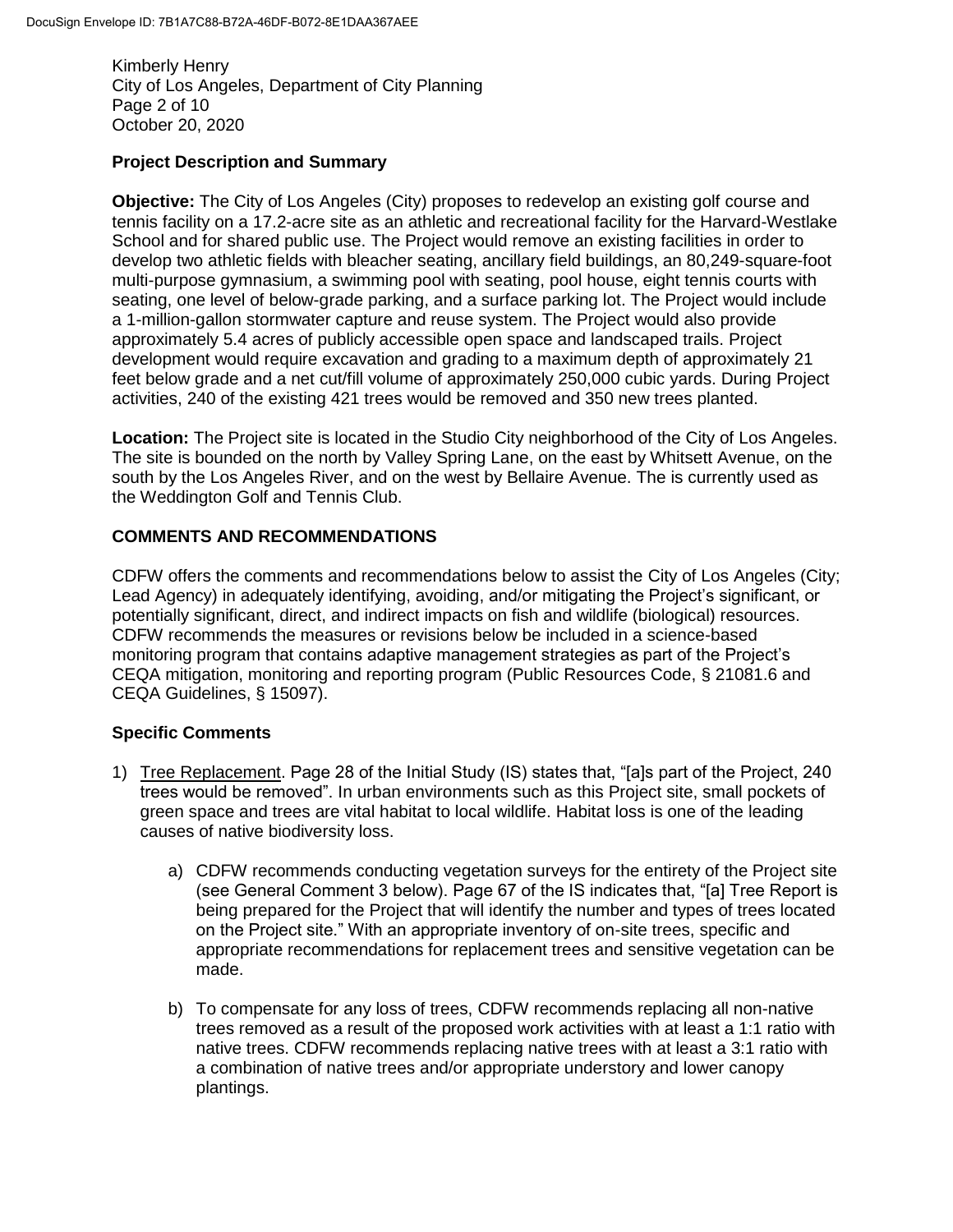Kimberly Henry City of Los Angeles, Department of City Planning Page 3 of 10 October 20, 2020

- c) CDFW considers California black walnut and oak woodlands as sensitive vegetation communities. Walnut and oak woodlands are communities that includes the trees, as well as any understory plants, duff, and dead logs. Removal or thinning of an understory in a woodland directly impacts the functions and values of the entire woodland. CDFW recommends that any loss of sensitive native trees should be replanted at a minimum 10:1 ratio. Replacement trees should come from nursery stock grown from locally sourced acorns, or from acorns gathered locally, preferably from the same watershed in which they were planted.
- d) CDFW recommends a phased approach to the removal of on-site trees. Removing 240 trees in quick succession could be detrimental to on-site and nearby wildlife that is reliant upon that habitat. A phased approach of removing a portion of trees at a given time allows for wildlife to seek refuge in nearby vegetation without losing the entirety of the habitat at once.
- 2) Nesting Birds. As stated in the IS, 240 of 421 on-site trees will be removed as part of the proposed Project. This vegetation may provide potential nesting habitat where Project activities may impact nesting birds. Project activities occurring during the breeding season of nesting birds could result in the incidental loss of fertile eggs, or nestlings, or otherwise lead to nest abandonment in trees directly adjacent to the Project boundary. The Project could also lead to the loss of foraging habitat for sensitive bird species.
	- a) CDFW recommends that measures be taken to avoid Project impacts to nesting birds. Migratory nongame native bird species are protected by international treaty under the Federal Migratory Bird Treaty Act (MBTA) of 1918 (Code of Federal Regulations, Title 50, § 10.13). Sections 3503, 3503.5, and 3513 of the California Fish and Game Code prohibit take of all birds and their active nests including raptors and other migratory nongame birds (as listed under the Federal MBTA).
	- b) Proposed Project activities including (but not limited to) staging and disturbances to native and nonnative vegetation, structures, and substrates should occur outside of the avian breeding season which generally runs from February 15 through August 31 (as early as January 1 for some raptors) to avoid take of birds or their eggs.
	- c) If avoidance of the avian breeding season is not feasible, CDFW recommends surveys by a qualified biologist with experience in conducting breeding bird surveys. Surveys are needed to detect protected native birds occurring in suitable nesting habitat that may be disturbed and any other such habitat within 300 feet of the disturbance area, to the extent allowable and accessible. For raptors, this radius should be expanded to 500 feet and 0.5 a mile for special status species. Project personnel, including all contractors working on site, should be instructed on the sensitivity of the area. Reductions in the nest buffer distance may be appropriate depending on the avian species involved, ambient levels of human activity, screening vegetation, or possibly other factors.
	- d) It should be noted that the temporary exclusion of Project activities within nesting buffers during nesting season may not constitute effective mitigation for the purposes of offsetting Project impacts associated with loss of breeding and nesting habitat. Effective mitigation for impacts to nesting habitat for birds requires structurally (e.g.,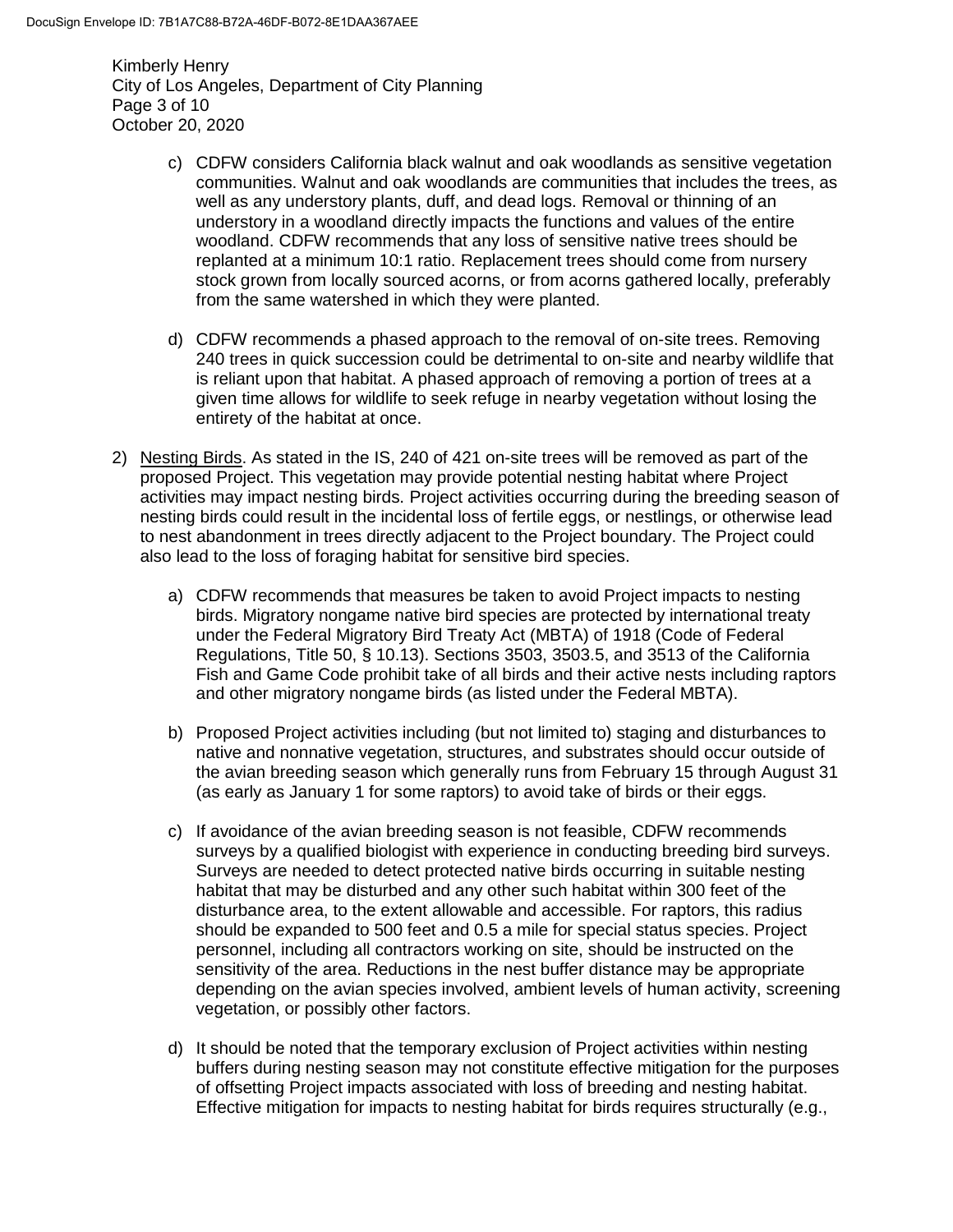Kimberly Henry City of Los Angeles, Department of City Planning Page 4 of 10 October 20, 2020

> ground cover, subshrubs, shrubs, and trees) and species diverse vegetation as a part of habitat restoration.

Additional mitigation, separate from impacts to vegetation communities, would be necessary to compensate for the temporal or permanent loss of occupied nesting habitat within the Project site. CDFW recommends the qualified biologist/City consult with CDFW to determine proper mitigation for impacts to occupied habitat. Mitigation would be based on acreage of impact and vegetation composition. Depending on the status of the bird species impacted, replacement of habitat acres should increase with the occurrence of a California Species of Special Concern (SSC). Replacement acres would further increase with the occurrence of a CESA-listed species.

- 3) Non-Native Plants and Landscaping. The Project may involve significant landscaping for aesthetic purposes. Habitat loss and invasive plants are a leading cause of native biodiversity loss. Invasive plant species spread quickly and can displace native plants, prevent native plant growth, and create monocultures. CDFW recommends using native, locally appropriate plant species for landscaping on the Project site, similar to species found in adjacent natural habitats.
	- a) If the Project may involve landscaping, CDFW recommends the DEIR provide the landscaping plant palette and restrict use of species listed as 'Moderate' or 'High' by the [California Invasive Plant Council](https://www.cal-ipc.org/plants/inventory/) (Cal-IPC 2020). These species are documented to have substantial and severe ecological impacts on physical processes, plant and animal communities, and vegetation structure.
	- b) If non-native invasive plants are on site, CDFW recommends the DEIR provide measures to reduce the spread of non-natives during Project construction and activities. Spreading non-native plants during Project activities may have the potential to impact areas not currently exposed to non-native plants. This could result in expediting the loss of natural habitats in and adjacent to the Project site and should be prevented.
- 4) Hydrology. The proposed Project involves grading and contouring the Project site and installing 1-million-gallon stormwater capture and reuse system. Due to the proximity of the Project site to the Los Angeles River, CDFW has concerns that Project activities could impact the volume and quality of water flowing offsite and directly into the adjacent river. A hydrology report should be presented for the Project that includes components such as: newly designed topography, an analysis of runoff in future storm events, and a comparison of retained volumes of water versus historic volumes of stormwater runoff.

# **General Comments**

Despite the urban setting of the Project site, small patches of open space and clusters of trees are vital habitat for local wildlife populations. The proximity of the Project site to the Los Angeles River increases its potential to serve as supporting habitat for local and migratory wildlife. Preventing the loss of function of these important habitats is imperative in the face of constant urbanization. The following comments should be addressed in a subsequent Draft Environmental Impact Report (DEIR) to reduce the significant impact the Project may have on the Project area.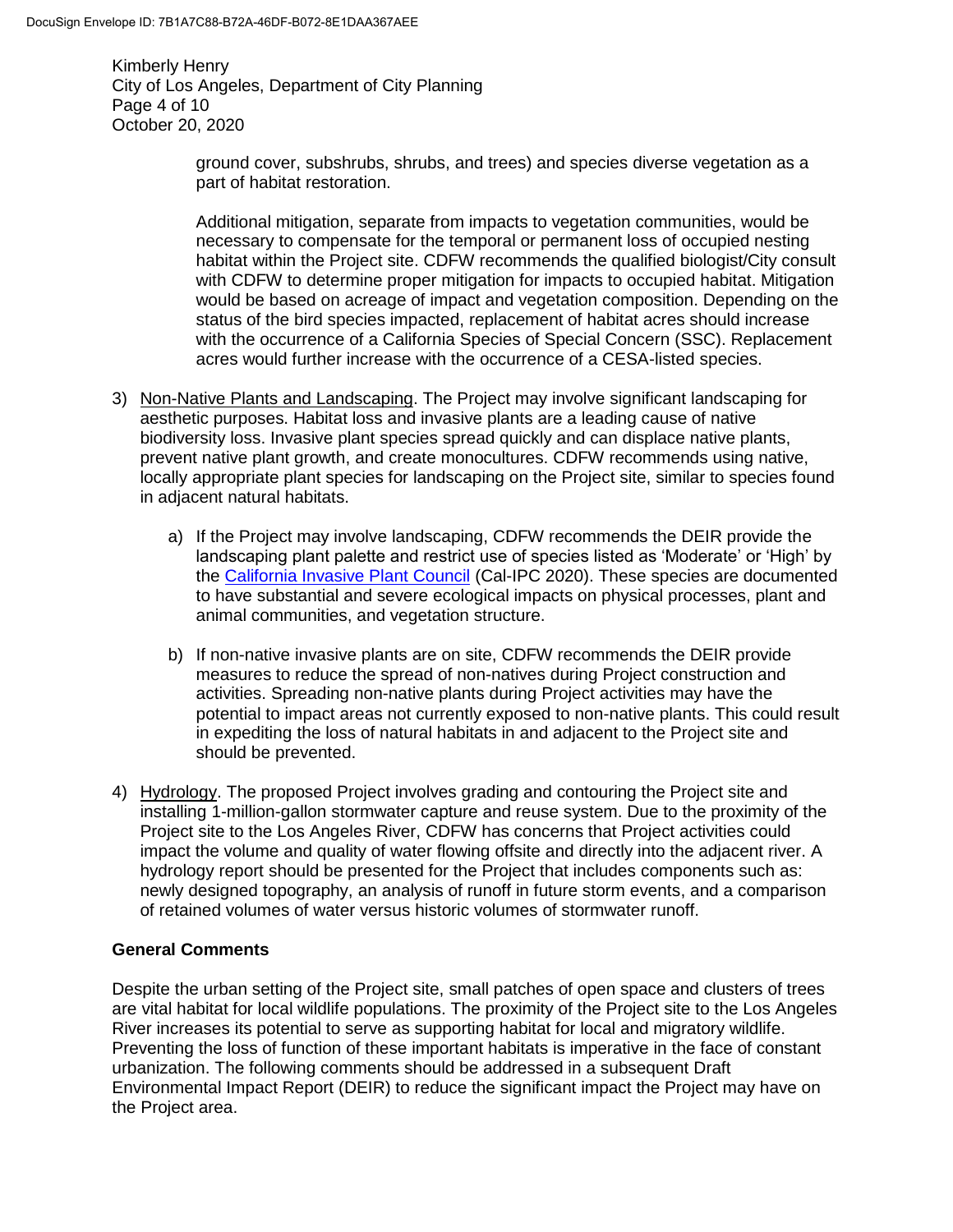Kimberly Henry City of Los Angeles, Department of City Planning Page 5 of 10 October 20, 2020

- 1) Disclosure. A DEIR should provide an adequate, complete, and detailed disclosure about the effect which a proposed project is likely to have on the environment (Pub. Resources Code, § 20161; CEQA Guidelines, §15151). Adequate disclosure is necessary so CDFW may provide comments on the adequacy of proposed avoidance, minimization, or mitigation measures, as well as to assess the significance of the specific impact relative to the species (e.g., current range, distribution, population trends, and connectivity).
- 2) Project Description and Alternatives. To enable CDFW to adequately review and comment on the proposed Project from the standpoint of the protection of plants, fish, and wildlife, we recommend the following information be included in the DEIR:
	- a) A complete discussion of the purpose and need for, and description of, the proposed Project, including all staging areas and access routes to the construction and staging areas; and,
	- b) A range of feasible alternatives to Project component location and design features to ensure that alternatives to the proposed Project are fully considered and evaluated (CEQA Guidelines, § 15126.6). CDFW recommends Regional Planning consider configuring Project construction and activities, as well as the development footprint, in such a way as to fully avoid impacts to rare plants, oak trees, and oak woodlands. CDFW also recommends Regional Planning consider establishing appropriate setbacks from rare plants, oak trees, and oak woodlands. Setbacks should not be impacted by ground disturbance or hydrological changes for the duration of the Project and from any future development. Project alternatives should avoid or otherwise minimize direct and indirect impacts to sensitive biological resources. Project alternatives should be thoroughly evaluated, even if an alternative would impede, to some degree, the attainment of the Project objectives or would be more costly (CEQA Guidelines, § 15126.6).
- 3) Biological Baseline Assessment. CDFW recommends providing a complete assessment and impact analysis of the flora and fauna within and adjacent to the Project site, with emphasis upon identifying endangered, threatened, sensitive, regionally, and locally unique species, and sensitive habitats. Impact analysis will aid in determining any direct, indirect, and cumulative biological impacts, as well as specific avoidance or mitigation measures necessary to offset those impacts. CDFW recommends avoiding any sensitive natural communities found on or adjacent to the Project. CDFW also considers impacts to Species of Special Concern (SSC) a significant direct and cumulative adverse effect without implementing appropriate avoidance and/or mitigation measures [CEQA Guidelines, §§ 15064, 15065, 15125(c), and 15380]. The DEIR should provide the following information:
	- a) Regional setting. Information on the regional setting that is critical to an assessment of environmental impacts, with special emphasis on resources that are rare or unique to the region [CEQA Guidelines, § 15125(c)].
	- b) Database search. An updated and thorough assessment of biological resources in nine quadrangles containing the Project site and surrounding areas. A 5-mile radius should be applied for a database search of raptors. CDFW's [California Natural](https://wildlife.ca.gov/Data/CNDDB)  [Diversity Database](https://wildlife.ca.gov/Data/CNDDB) (CNDDB) in Sacramento should be contacted to obtain current information on any recently reported sensitive wildlife, plants, and sensitive plant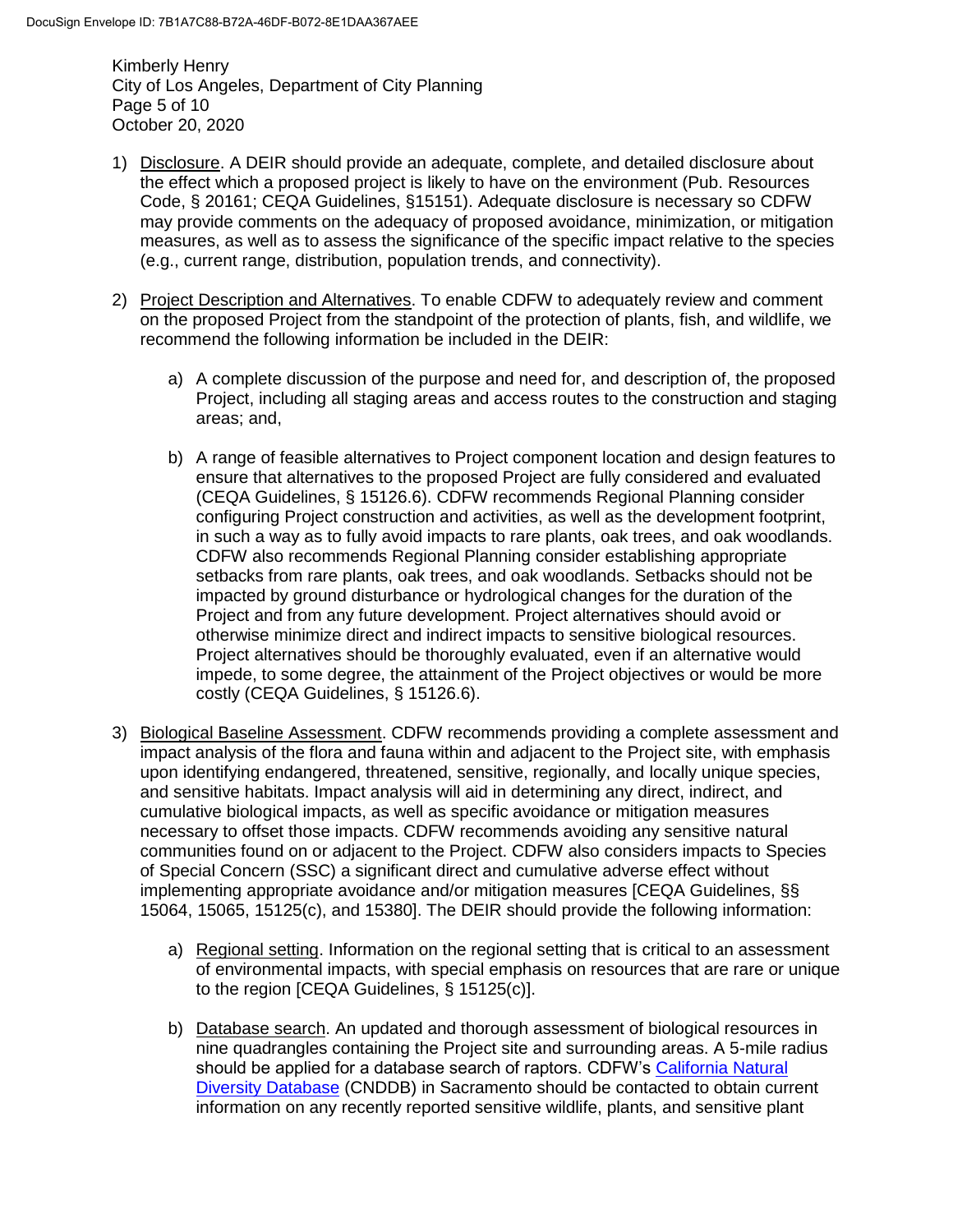Kimberly Henry City of Los Angeles, Department of City Planning Page 6 of 10 October 20, 2020

> communities (CDFW 2020a). In addition, CDFW recommends an updated search for rare plants from Calflora's [Information on Wild California Plants database](https://www.calflora.org/) (Calflora 2020) and CNPS [Inventory of Rare and Endangered Plants of California database](http://www.rareplants.cnps.org/) (CNPS 2020b).

- c) Rare plant mapping. An updated and thorough floristic-based assessment of special status plants following CDFW's [Protocols for Surveying and Evaluating Impacts to](https://nrm.dfg.ca.gov/FileHandler.ashx?DocumentID=18959&inline)  [Special Status Native Plant Populations and Sensitive Natural Communities](https://nrm.dfg.ca.gov/FileHandler.ashx?DocumentID=18959&inline) (CDFW 2018). Adjoining habitat areas should be included where Project construction and activities could lead to direct or indirect impacts off site. Species-specific surveys would identify any areas where these species occur which would help inform plans to fully avoid these areas/impacts and/or appropriate mitigation measures. The DEIR should disclose specific impacts to sensitive plants and habitat and provide measures to fully avoid Project-related impacts.
- d) Sensitive vegetation community mapping. An updated and thorough floristic-based alliance- and/or association-based mapping of sensitive vegetation communities and impact assessments conducted at the Project site and within the neighboring vicinity. The Manual of California Vegetation (MCV), second edition, should also be used to inform this mapping and assessment (Sawyer 2008). CDFW only tracks rare natural communities using the MCV classification system. CDFW considers sensitive vegetation communities as threatened habitats having both regional and local significance. Vegetation communities, alliances, and associations with a state-wide ranking of S1, S2, S3, and S4 should be considered sensitive and declining at the local and regional level. These ranks can be obtained by visiting CDFW's [Vegetation](https://wildlife.ca.gov/Data/VegCAMP/Natural-Communities)  [Classification and Mapping Program webpage](https://wildlife.ca.gov/Data/VegCAMP/Natural-Communities) (CDFW 2020c). Adjoining habitat areas should be included in this assessment where site activities could lead to direct or indirect impacts offsite. Habitat mapping at the alliance level will help establish baseline vegetation conditions. The DEIR should fully disclose specific impacts to sensitive vegetation communities and provide measures to fully avoid Project-related impacts.
- e) Wildlife. A complete, recent, assessment of rare, threatened, and endangered, and other sensitive species on site and within the area of potential effect, including SSC and California Fully Protected Species (Fish & G. Code, §§ 3511, 4700, 5050, and 5515). Species to be addressed should include all those which meet the CEQA definition of endangered, rare, or threatened species (CEQA Guidelines, § 15380). The DEIR should include a nine-quadrangle search of [CNDDB](https://wildlife.ca.gov/Data/CNDDB) (CDFW 2020a) to determine a list of species potentially present at the Project site. A larger search area may help account for change in species range and distribution, especially due to climate change effects. Seasonal variations in use of the Project site should also be addressed such as wintering, roosting, nesting, and foraging habitat. Many wildlife species utilize fossorial mammal dens and burrows as habitat structure. Typically, a field survey includes the Project site and a 500-foot buffer. Focused species-specific are required and should be conducted at the appropriate time of year and time of day when the sensitive species are active or otherwise identifiable. Acceptable speciesspecific survey procedures should be developed in consultation with CDFW and USFWS. Survey protocols and guidelines for special status plants and wildlife may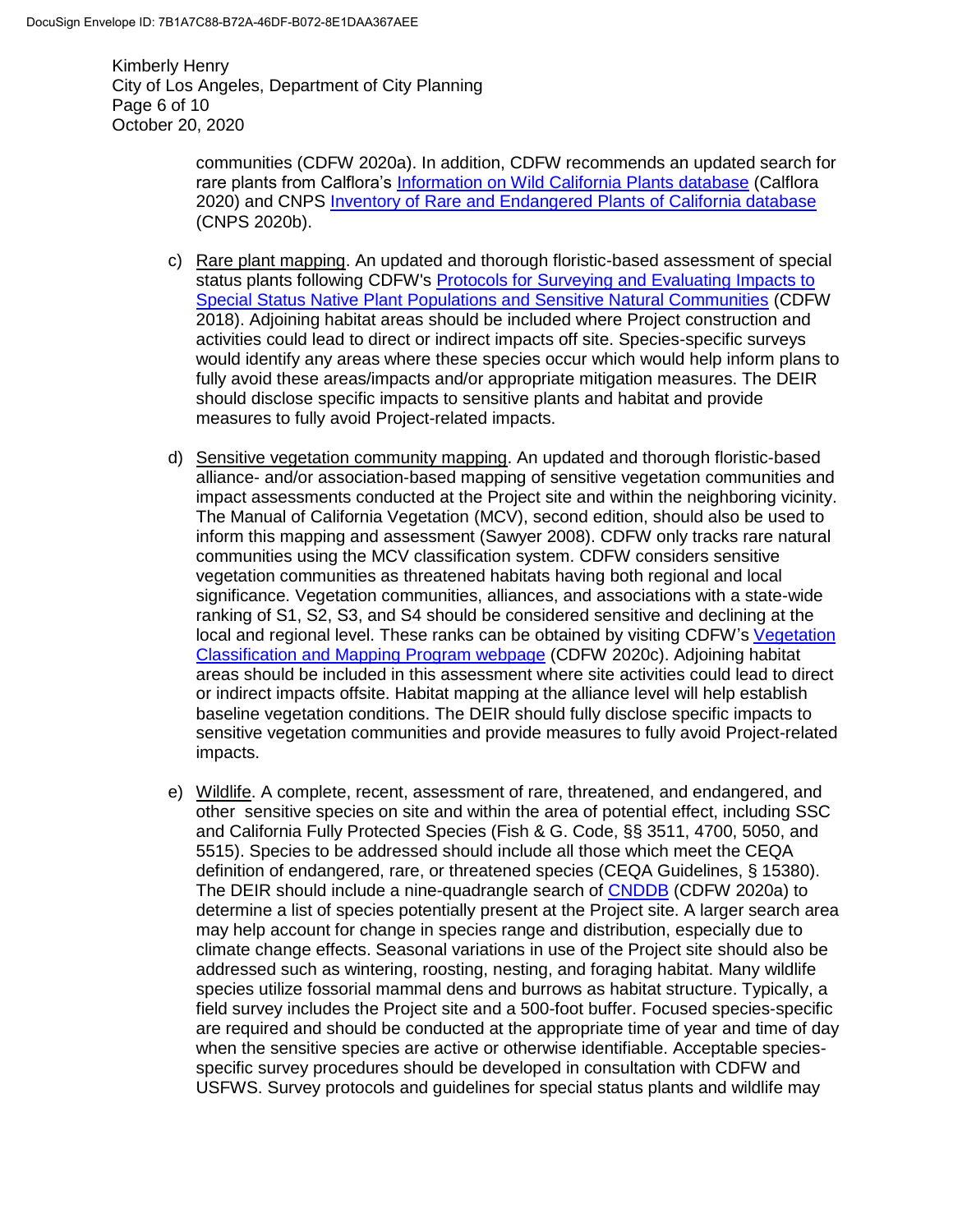Kimberly Henry City of Los Angeles, Department of City Planning Page 7 of 10 October 20, 2020

> be found on [CDFW's Survey and Monitoring Protocols and Guidelines webpage](https://wildlife.ca.gov/Conservation/Survey-Protocols) (CDFW 2018).

- 4) Direct, Indirect, and Cumulative Biological Impacts. CDFW recommends providing a thorough discussion of direct, indirect, and cumulative impacts expected to adversely affect biological resources, with specific measures to offset such impacts. The following should be addressed in the DEIR:
	- a) A discussion regarding indirect Project impacts on biological resources, including resources in nearby public lands, open space, adjacent natural habitats, riparian ecosystems, and any designated and/or proposed or existing reserve lands (e.g*.*, preserve lands associated with a Natural Community Conservation Plan (NCCP, Fish & G. Code, § 2800 et. seq.). Impacts on wildlife corridor/movement areas, including maintenance, staging areas, and access to undisturbed habitats in adjacent areas, should be fully evaluated in the DEIR.
	- b) A discussion of potential adverse impacts from lighting, noise, human activity, and exotic species along with identification of any mitigation measures.
	- c) A discussion on any potential Project-related changes on drainage patterns and downstream of the Project site; the volume, velocity, and frequency of existing and post-Project surface flows; polluted runoff; soil erosion and/or sedimentation in streams and water bodies; and, post-Project fate of runoff from the Project site. The discussion should also address the proximity of the extraction activities to the water table, whether dewatering would be necessary, and the potential resulting impacts on the habitat supported by the groundwater. Mitigation measures proposed to alleviate such Project impacts should be included.
	- d) An analysis of impacts from land use and zoning designations located nearby or adjacent to natural areas that may inadvertently contribute to wildlife-human interactions. A discussion of possible conflicts and mitigation measures to reduce these conflicts should be included in the DEIR.
	- e) A cumulative effects analysis, as described under CEQA Guidelines section 15130. General and specific plans, including past, present, and anticipated future projects, should be analyzed relative to their impacts on similar plant communities and wildlife habitats.
- 5) Lake and Streambed Alteration Agreement (LSA). The Project has the potential to be subject to notification for a Lake and Streambed Alteration Agreement (LSA).
	- a) As a Responsible Agency under CEQA, CDFW has authority over activities in streams and/or lakes that will divert or obstruct the natural flow; or change the bed, channel, or bank (including vegetation associated with the stream or lake) of a river or stream; or use material from a streambed. This would include any construction activity that would involve temporary work in the bed, bank, or channel of a stream. For any such activities, the Project applicant (or "entity") must provide written notification to CDFW pursuant to section 1600 et seq. of the Fish and Game Code. Based on this notification and other information, CDFW determines whether an LSA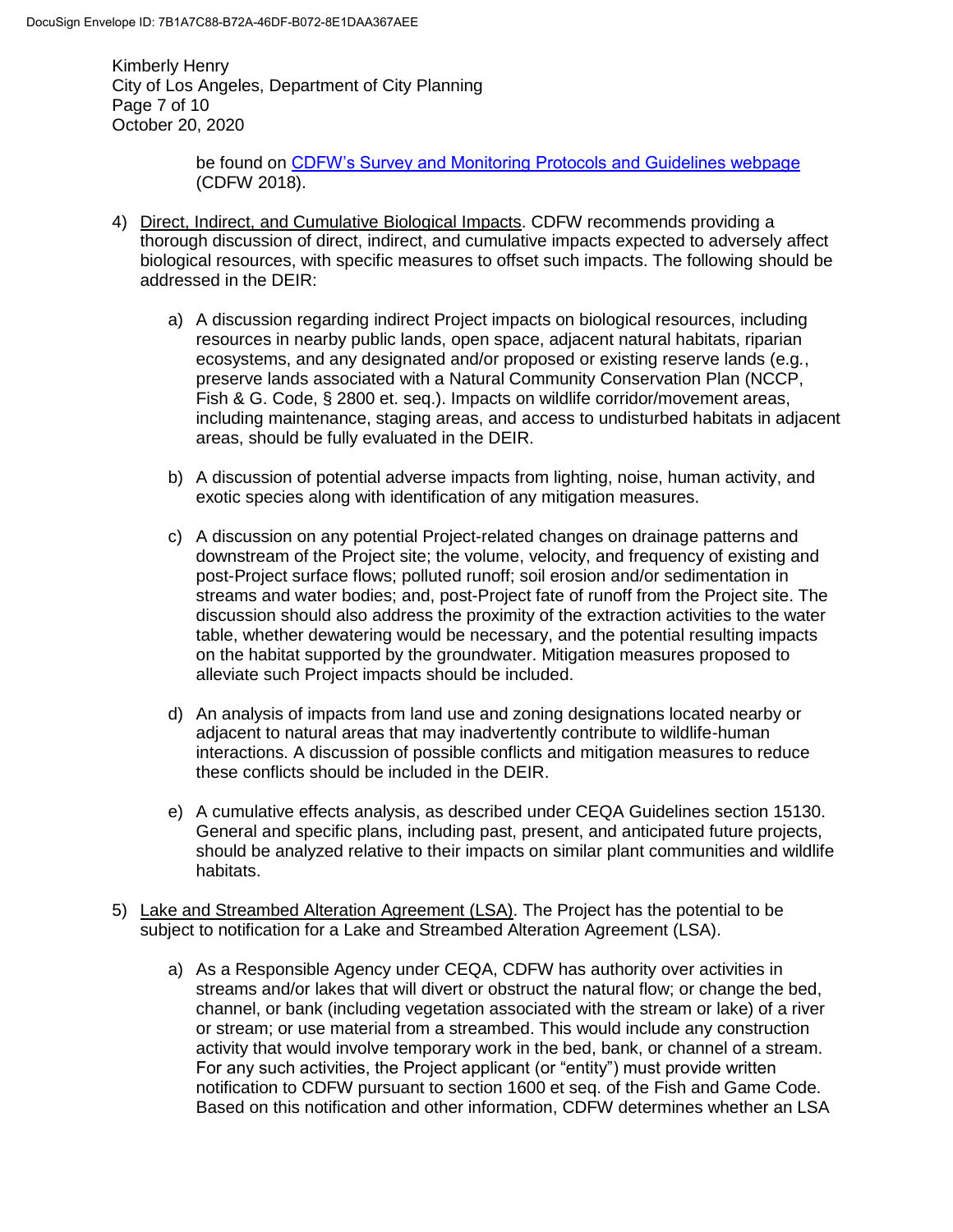Kimberly Henry City of Los Angeles, Department of City Planning Page 8 of 10 October 20, 2020

> with the applicant is required prior to conducting the proposed activities. CDFW's issuance of an LSA for a Project that is subject to CEQA will require related environmental compliance actions by CDFW as a Responsible Agency. As a Responsible Agency, CDFW may consider the CEQA document prepared by the local jurisdiction (Lead Agency) for the Project. To minimize additional requirements by CDFW pursuant to section 1600 *et seq.* and/or under CEQA, the DEIR should fully identify the potential impacts to the stream or riparian resources and provide adequate avoidance, mitigation, monitoring and reporting commitments for issuance of the [LSA](http://www.wildlife.ca.qov/habcon/1600) (CDFW, 2020b).

- b) The Project area is located in areas that may support aquatic, riparian, and/or wetland habitats; therefore, CDFW recommends an investigation of the site for possible surface drainages in the surrounding areas that may feed into these creeks or channels. A preliminary jurisdictional delineation of the streams and their associated riparian habitats should be included in the DEIR. The delineation should be conducted pursuant to the U. S. Fish and Wildlife Service (USFWS) wetland definition adopted by the CDFW (Cowardin et al. 1970). Some wetland and riparian habitats subject to CDFW's authority may extend beyond the jurisdictional limits of the U.S. Army Corps of Engineers' section 404 permit and Regional Water Quality Control Board section 401 Certification.
- c) In areas of the Project site that may support ephemeral streams, herbaceous vegetation, woody vegetation, and woodlands also serve to protect the integrity of ephemeral channels and help maintain natural sedimentation processes; therefore, CDFW recommends effective setbacks be established to maintain appropriatelysized vegetated buffer areas adjoining ephemeral drainages.
- d) Project-related changes in upstream and downstream drainage patterns, runoff, and sedimentation should be included and evaluated in the DEIR.
- 6) Translocation/Salvage of Plants and Animal Species. Translocation and transplantation is the process of moving an individual from the Project site and permanently moving it to a new location. CDFW generally does not support the use of translocation or transplantation as the primary mitigation strategy for unavoidable impacts to rare, threatened, or endangered plant or animal species. Studies have shown that these efforts are experimental and the outcome unreliable. CDFW has found that permanent preservation and management of habitat capable of supporting these species is often a more effective long-term strategy for conserving sensitive plants and animals and their habitats.
- 7) Moving out of Harm's Way. To avoid direct mortality, we recommend that a qualified biological monitor, approved by CDFW, be on-site prior to and during ground and habitat disturbing activities. The biological monitor may need to move any special status species or other wildlife of low mobility out of harm's way that would likely be injured or killed by Project-related construction activities, such as grubbing or grading. It should be noted that the temporary relocation of on-site wildlife does not constitute effective mitigation for the purposes of offsetting Project impacts associated with habitat loss. If the Project requires species to be removed, disturbed, or otherwise handled, we recommend that the DEIR clearly identify that the designated entity should obtain all appropriate state and federal permits.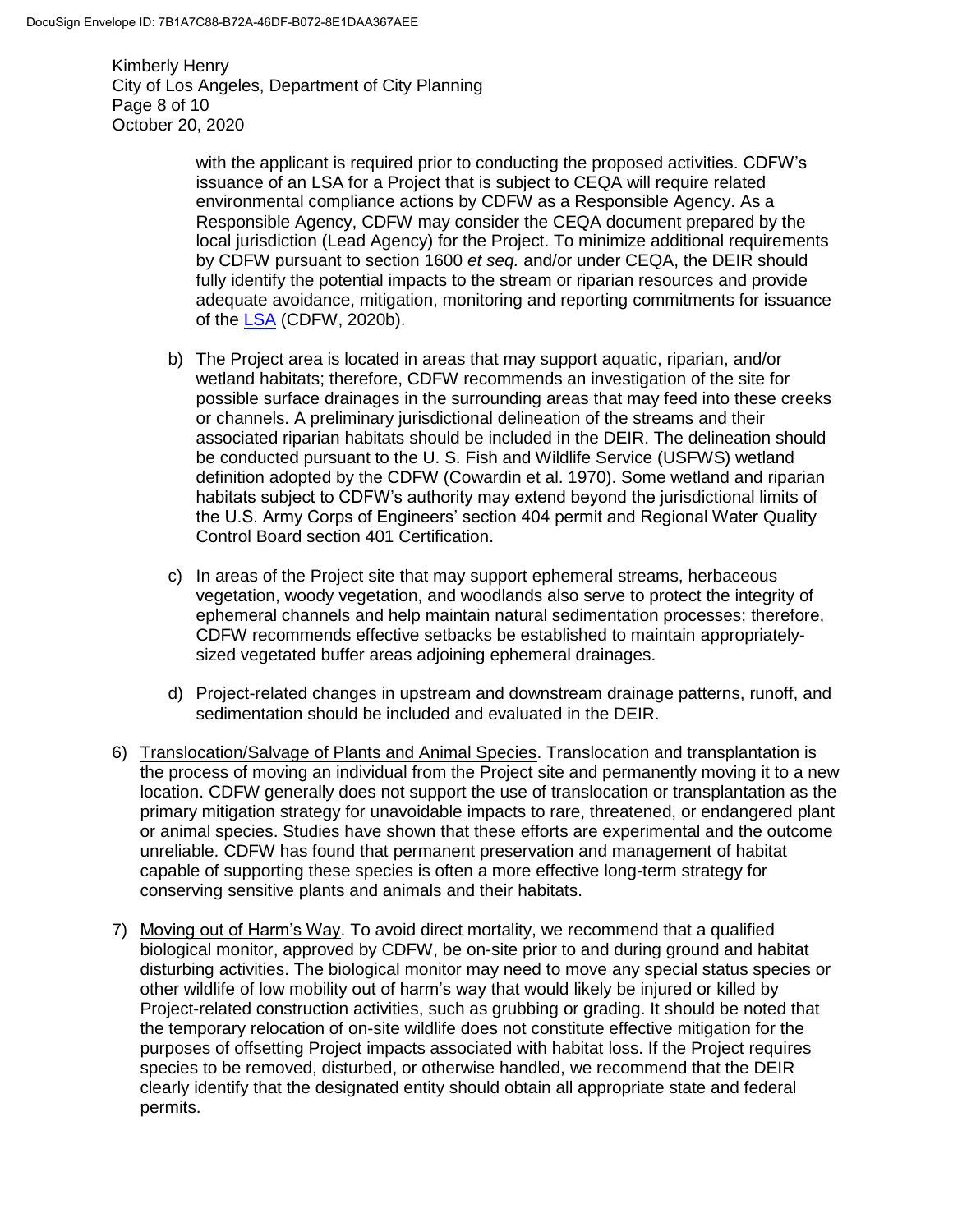Kimberly Henry City of Los Angeles, Department of City Planning Page 9 of 10 October 20, 2020

CDFW has the authority to issue permits for the take or possession of wildlife, including mammals; birds, nests, and eggs; reptiles, amphibians, fish, plants; and invertebrates (Fish & G. Code, §§ 1002, 1002.5, 1003). Effective October 1, 2018, a Scientific Collecting Permit is required to monitor project impacts on wildlife resources, as required by environmental documents, permits, or other legal authorizations; and, to capture, temporarily possess, and relocate wildlife to avoid harm or mortality in connection with otherwise lawful activities (Cal. Code Regs., tit. 14, § 650). Please visit CDFW's [Scientific Collection Permits webpage](https://wildlife.ca.gov/Licensing/Scientific-Collecting#53949678) for information (CDFW 2020d)

8) Compensatory Mitigation. The DEIR should include mitigation measures for adverse Projectrelated direct or indirect impacts to sensitive plants, animals, and habitats. Mitigation measures should emphasize avoidance and reduction of Project impacts. For unavoidable impacts, on-site habitat restoration or enhancement should be discussed in detail. If on-site mitigation is not feasible or would not be biologically viable, thus not adequately mitigating the loss of biological functions and values, off-site mitigation through habitat creation, acquisition, and/or preservation in perpetuity should be addressed. Areas proposed as mitigation lands should be protected in perpetuity through a conservation easement, with financial assurance and dedication to a qualified entity for long-term management and monitoring. Under Government Code, section 65967, the Lead Agency must exercise due diligence in reviewing the qualifications of a governmental entity, special district, or nonprofit organization to effectively manage and steward land, water, or natural resources on mitigation lands it approves.

### **CONCLUSION**

CDFW appreciates the opportunity to comment on the Notice of Preparation to assist the City of Los Angeles in identifying and mitigating Project impacts on biological resources. If you have any questions or comments regarding this letter, please contact Andrew Valand, Environmental Scientist, at (562) 292-6821 or by email at Andrew. Valand@wildlife.ca.gov.

Sincerely,

-DocuSigned by: Frinn Wilson BESSCFE24724F5... Environmental Program Manager I

#### Ec: CDFW

Victoria Tang, [Victoria.Tang@wildlife.ca.gov](mailto:Victoria.Tang@wildlife.ca.gov) – Los Alamitos Andrew Valand, [Andrew.Valand@wildlife.ca.gov](mailto:Andrew.Valand@wildlife.ca.gov) – Los Alamitos Felicia Silva, Felicia. Silva@wildlife.ca.gov - Los Alamitos Ruby Kwan-Davis, [Ruby.Kwan-Davis@wildlife.ca.gov](mailto:Ruby.Kwan-Davis@wildlife.ca.gov) – Los Alamitos Frederic Rieman, [Frederic.Rieman@wildlife.ca.gov](mailto:Frederic.Rieman@wildlife.ca.gov) – Los Alamitos Susan Howell, [Susan.Howell@wildlife.ca.gov](mailto:Susan.Howell@wildlife.ca.gov) – San Diego CEQA Program Coordinator, [CEQAcommentletters@wildlife.ca.gov](mailto:CEQAcommentletters@wildlife.ca.gov) – Sacramento State Clearinghouse – [State.Clearinghoure@opr.ca.gov](mailto:State.Clearinghoure@opr.ca.gov)